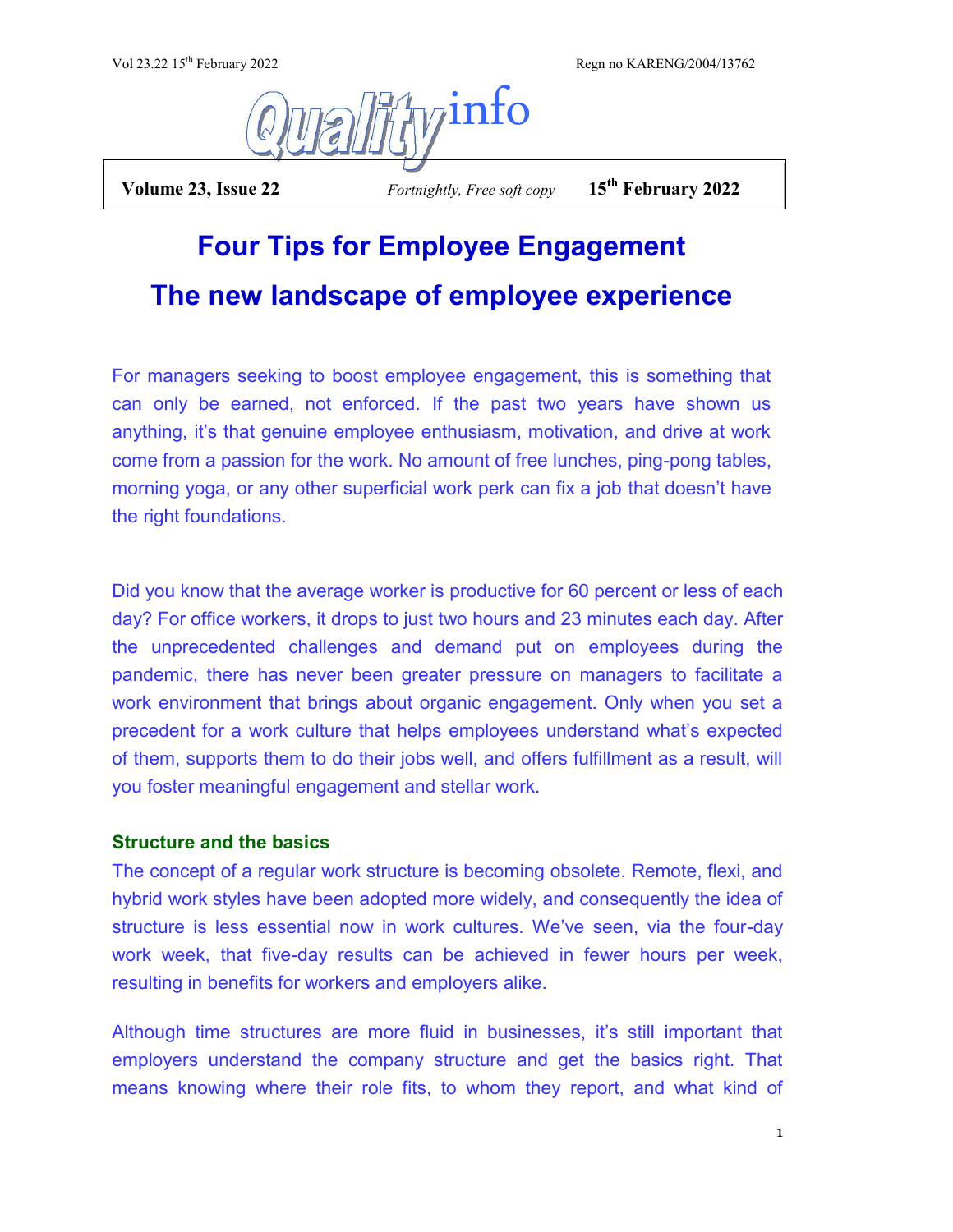commitment is required. After all, employees appreciate working for a well-run organization that prioritizes structured communication and demonstrates a mastery of the basics. Without these, new hires quickly lose confidence in an organization's ability to deliver on their promises of a positive and productive working environment.

#### **Well-defined roles**

Employees perform at their best when they have a clear-cut understanding of what's required of them. That's because every day they can set out to achieve a specific set of goals without worrying about job ambiguity. The best way to keep sight of these roles and responsibilities is by putting employees' job description in writing and regularly reviewing it with them. This allows opportunities to reflect on strengths and weaknesses to further refine or adapt job roles. The power of a single catch-up conversation shouldn't be underestimated. Employees will respect a manager who shows that everyone within the company is heard and seen.

#### **An open-door policy**

On a similar note, an open-door policy is the best way to ensure that employees voice their concerns with managers. Having a culture of communication and openness is essential in any work environment. If employee are struggling but feel pressured to sit at their desks and put on a brave face, that's only going to affect the overall company culture until no one feels they can be honest with management. It will come as no surprise that this will, in turn, drastically impact employee engagement.

If employees have a particular strength regarding some aspect of their responsibilities, the best thing a manager can do is push them in that direction, which will help them feel more passionate and engaged in their work. Similarly, if there's one role that someone is struggling with, an open-door policy will encourage the person to discuss ways to improve. It also allows employees a chance to suggest ideas. Open doors not only increase communication between hierarchies but also ensure productive brainstorming.

### **Dress code**

The days of formal dress codes are simply history. There's no reason to require employees to work in clothes they find uncomfortable. Given digital meetings and